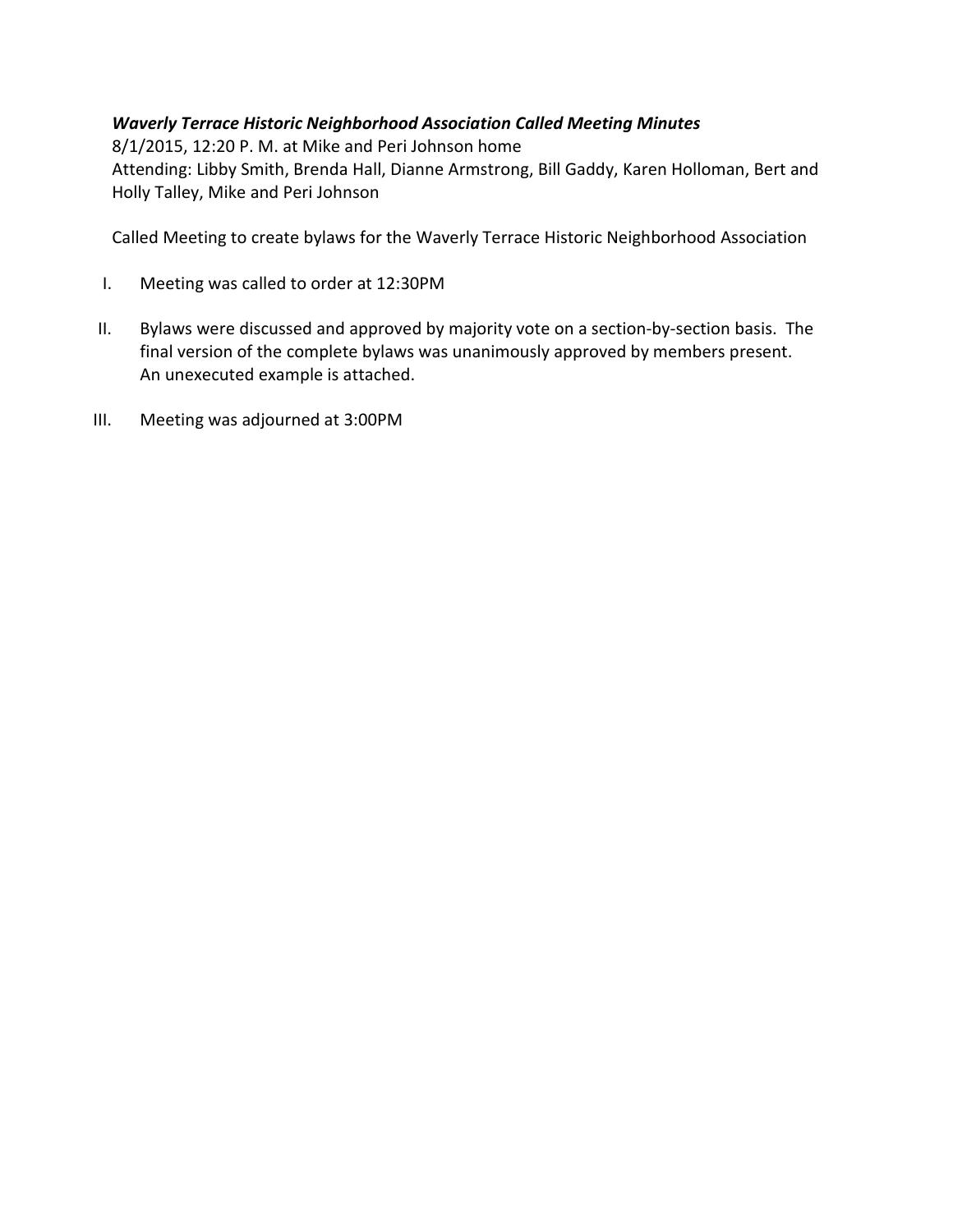# BYLAWS OF THE WAVERLY TERRACE HISTORIC NEIGHBORHOOD ASSOCIATION, INC.

#### PREAMBLE

The object and purpose of the Corporation is to preserve, protect, promote, and especially encourage residency in that area known and designated as the Waverly Terrace Historic District of Columbus, Muscogee County, Georgia, as designated on the official zoning map of Columbus, Muscogee County, Georgia.

#### ARTICLE I – NAME

Section I. The name of this organization shall be the Waverly Terrace Historic Neighborhood Association.

### ARTICLE II – LEGAL STATUS/POLICIES

Section 1. The Waverly Terrace Historic Neighborhood Association shall be organized and operated not for profit. No part of any net income shall ever be payable to any member.

Section 2. The Waverly Terrace Historic Neighborhood Association does not have nor shall exercise any authority either expressly, by interpretation, or by operation of law, nor shall it directly or indirectly engage in any activity that would prevent qualifying as a corporation described in Section 501 of the Internal Revenue Code.

### ARTICLE III – MEMBERSHIP AND DUES

Section 1. Membership in the Waverly Terrace Historic Neighborhood Association shall be open to persons who maintain an interest in the objectives of the association. Membership is not limited only to property owners in the Waverly Terrace Historic District of Columbus, Georgia.

Section 2. Membership Dues

- a. Annual dues for each category of membership shall be recommended by the Board of Trustees and approved by a majority vote of the members in attendance at the meeting at which a dues change is considered. Dues shall he paid by January 1 for the calendar year. Members shall be considered in arrears if their dues are not paid by March 1. New members' dues will be prorated in the following manner: Full rate for the first six months beginning in January; 1/2 rate after the first six months.
- b. Membership Dues\* Annual dues shall be as follows:

(\*Dues approved by the membership at the Annual Meeting in October)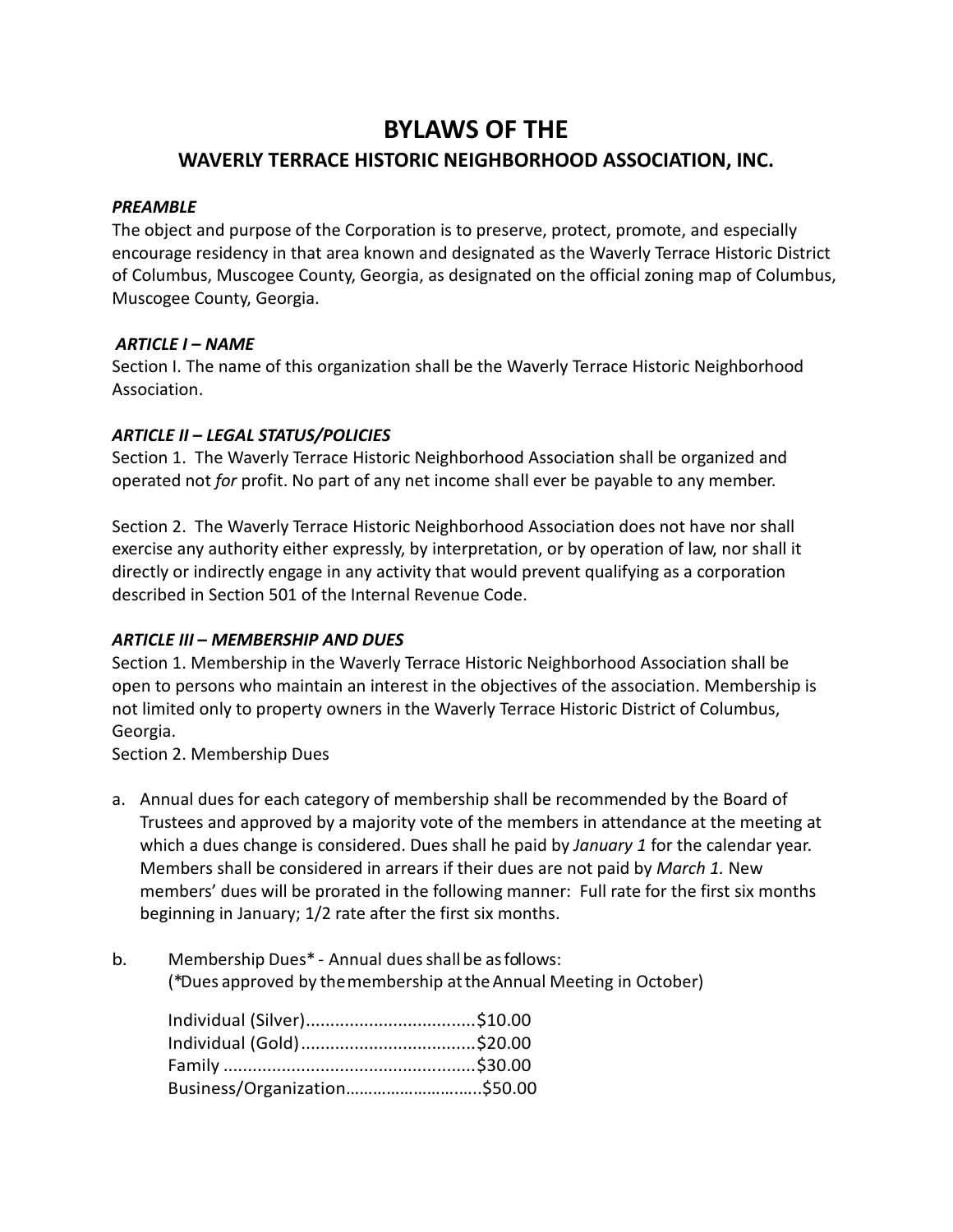- c. Voting Privileges-All members who have paid their dues are eligible and shall be entitled to vote at any and all general membership meetings. Individual (Silver) members shall have one-half (1/2) vote; Family membership shall be limited to two (2) votes, Individual (Gold) and all other voting members shall be limited to one (1) vote.
- d. The Board of Trustees,\* may cancel, by majority vote, the membership of any member whose conduct is deemed prejudicial to the objectives, welfare, or character of the Waverly Terrace Historic Neighborhood Association, including any member of the Board of Trustees, provided notice of such alleged misconduct shall first be mailed to said member at least ten (10) days prior to the meeting of the Board of Trustees at which said misconduct is to be considered. The Member may appear in person to challenge the proposed action of the Board of Trustees.

(\*Board of Trustees - comprised of current officers (president, secretary, and treasurer), either vice-president and one member in-good-standing or two members in-goodstanding, and one non-member individual (from Historic Columbus Foundation). Both the member and non-member Trustees selected will be selected by majority vote of Association members at general membership meeting.)

## ARTICLE IV-SOURCES OF REVENUE

Section 1. The fiscal year is the calendar year, unless otherwise identified by the Board of Trustees. Dues will be recommended by the Board of Trustees and approved by a majority vote of the members in attendance at the meeting at which a dues change is considered. Dues shall be paid by January 1 for the calendar year. Members for renewal membership shall be considered in arrears if their dues are not paid by March 1. New members, whose application for membership is submitted the first six (6) months of the fiscal year, will be required to pay the full amount of annual dues for the calendar year, and one-half the full amount if submitted the last six (6) months of the fiscal year. Annual dues shall be used for operating and administrative expenses.

Section 2. The Waverly Terrace Historic Neighborhood Association may engage in fundraising activities. The Board of Trustees may accept, on behalf of the Waverly Terrace Historic Neighborhood Association, any contribution, gift, bequest or device for the general purposes or for any special purpose of the Waverly Terrace Historic Neighborhood Association.

### Article V – Meetings

Section 1. There shall be an annual membership meeting to elect Officers and Board of Trustees and to set general goals for the upcoming year in the month of October, unless changed by a majority vote of the Board of Trustees. The President or any five (5) members may call special meetings. Notice of the annual meeting shall be communicated to the membership a minimum of seven (7) days prior to the meeting date.

Section 2. The members present at an annual membership meeting shall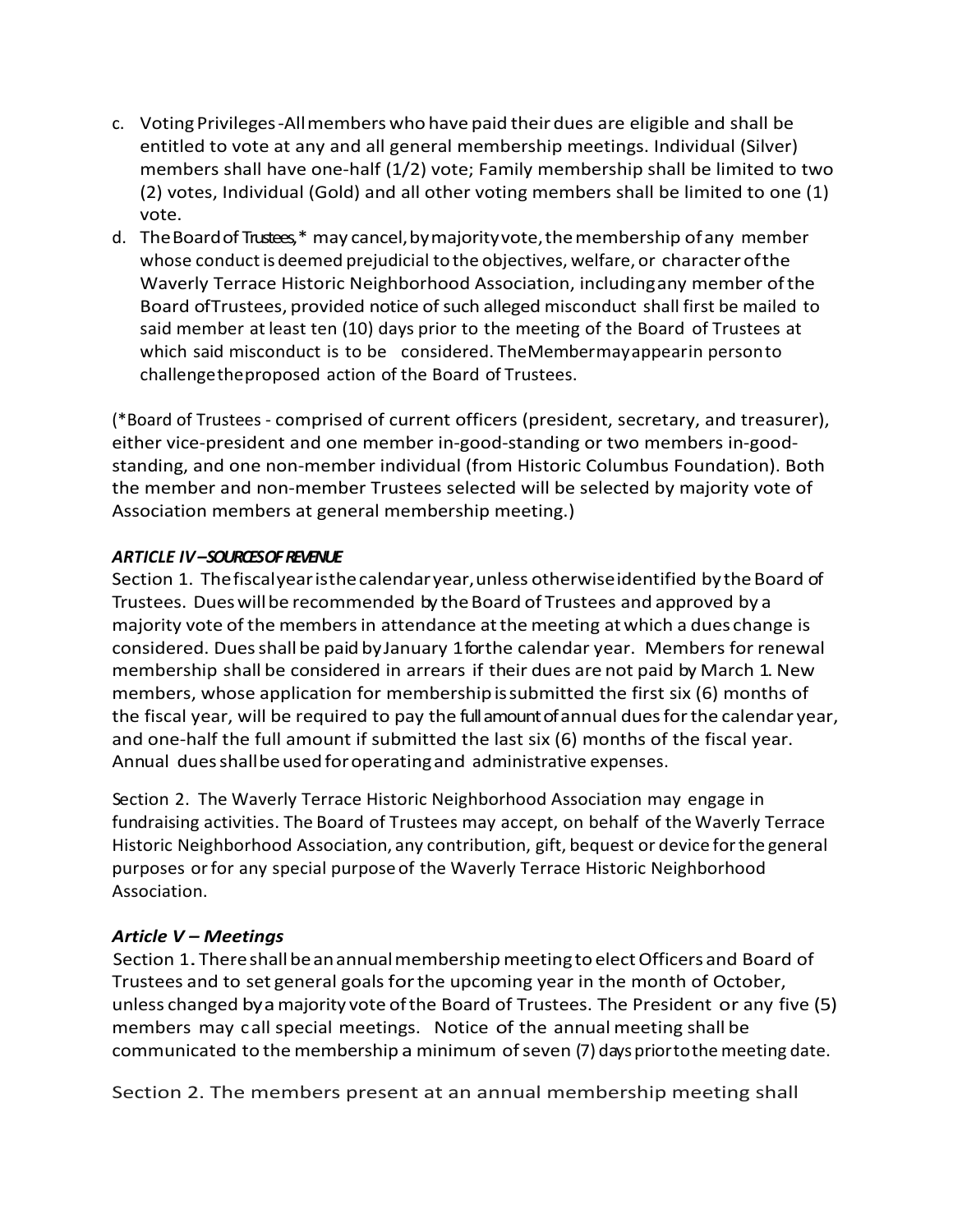#### constitute a quorum.

Section 3. The Board of Trustees shall meet annually in the month of October, at a usual time and location. Such date, time, and location to be specified by consensus vote of the Board of Trustees. These meetings shall be open and announced to all members of Waverly Terrace Historic Neighborhood Association. The majority of the Board of Trustees shall constitute a quorum for the transaction of business.

Section 4. Meetings of the Board of Trustees, other than the annual meeting, may be called at any time by the President, by giving notice to each Board member at least two (2) days in advance.

Section 5. Any action required or permitted to be taken at a meeting of the Board of Trustees, or other committee designated by the Board of Trustees, may be taken without a meeting if consent in writing, setting forth the action so taken, is signed by all members of the Board of Trustees or Committee, as the case may be. Such consent shall have the same force and effect as a unanimous vote as a meeting. Subject to applicable notice provisions, the Board of Trustees or members of any committee designated by the Board, may participate in and hold a meeting by means of conference telephone or similar communications equipment by means of which all persons participating in such meeting shall constitute presence in person at such meeting, except where the person's participation is for the express purpose of objecting to the transaction of any business on the ground that the meeting is not lawfully called or convened.

### ARTICLE VI – BOARD OF TRUSTEES

Section 1. The Waverly Terrace Historic Neighborhood Association shall have a Board of Trustees consisting of the Association President, Secretary, Treasurer, vice president, one current member in good standing, and an ex officio member from the Historic Columbus Foundation.

Section 2. The Board of Trustees shall be the policy making body of the Waverly Terrace Historic Neighborhood Association and empowered to make decisions on behalf of the Waverly Terrace Historic Neighborhood Association.

Section 3. At the annual meeting in October, the nominating committee shall present a slate of proposed Trustees to fill one (1) current member positions on the Board. Members in good standing shall be notified no less than fifteen (15) days prior to the annual meeting through e-mail or mail of said slate of Trustee nominations. The members present and voting at the annual meeting shall electby a majority vote this one (1) Trustee position. Said Trustee elect shall assume their duties January 1 following the annual October meeting.

Section 4. Trustees shall serve a one (1) year term. However, a Trustee may not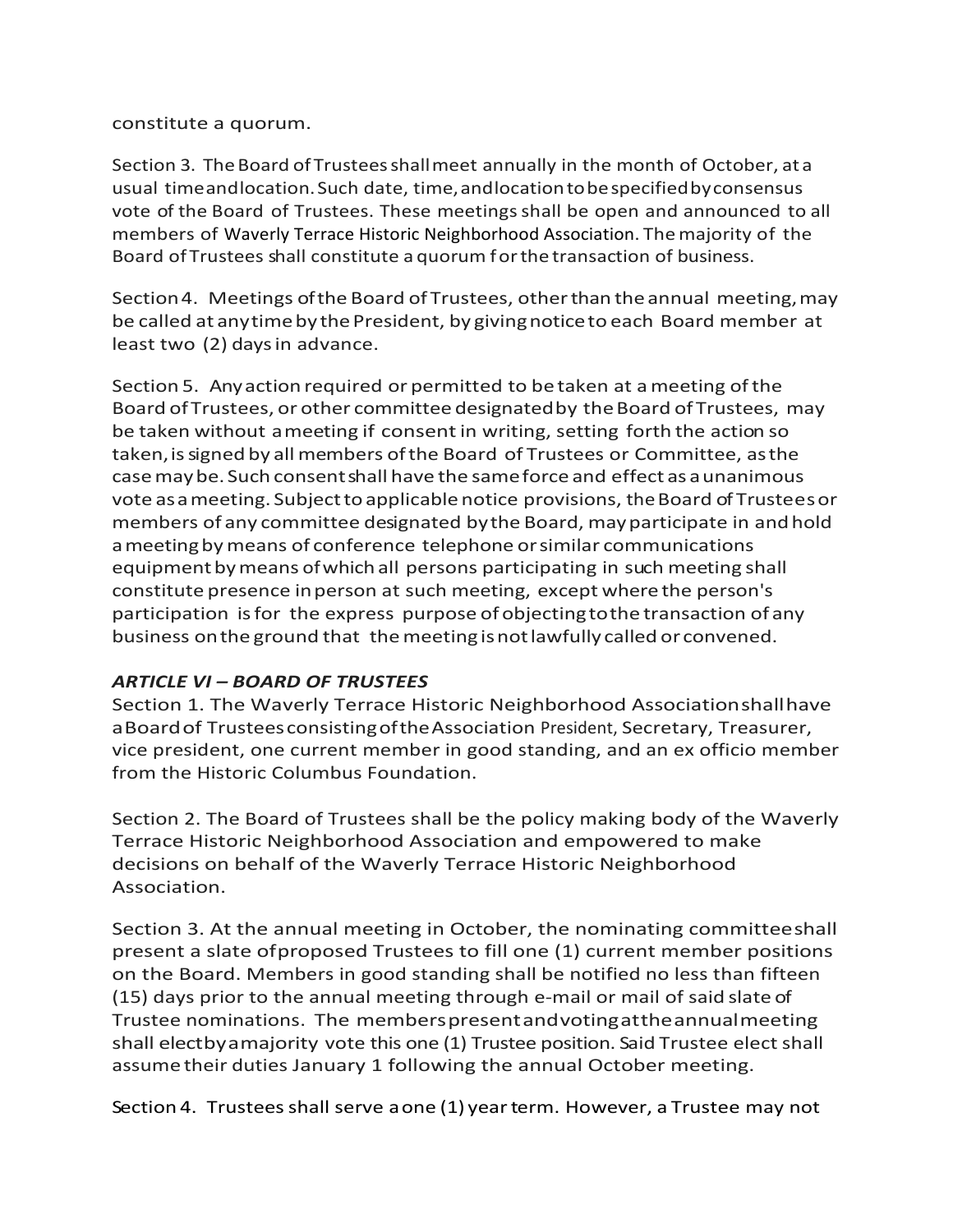succeed him or herself for more than three (3) years following his or her term on the Board, except that a former Trustee may be elected as an officer of the Waverly Terrace Historic Neighborhood Association and serve in that capacity on the Board of Trustees immediately following his or her service as a Trustee.

Section 5. If a Trustee has three (3) successive unexplaced bences or a total of four (4) absences from regular and/or special meetings of the Board of Trustees, the Board of Trustees shall have the authority, at its discretion, to remove the Trustee from the Board. The Trustee will be given notice of the proposed action to remove him or her from the Board, and will be given a reasonable opportunity to defend him or herself.

Section 6. Any member of the Board of Trustees may be removed from office at any time by a two-thirds (2/3) vote of the general membership voting and present at a regular or special meeting.

Section 7. Any vacancies occurring on the Board of Trustees shall be filled by vote of the Board of Trustees at the next regularly scheduled meeting or at a special called meeting of the Board in accordance with the provisions of these Bylaws. A member elected to fill a vacancy shall serve the remaining time of the term. Being elected to fill a vacancy does not preclude a member from being nominated for a full term of office in the next general election.

Section 8. Trustees may serve as chairs of standing committees, other committees, or events.

# ARTICLE VII – Officers

Section 1. The officers of the Waverly Terrace Historic Neighborhood Association shall consist of a President, Vice-president, Secretary, and Treasurer.

Section 2. The officers shall be elected to a one (1) year term. The officers may not serve in the elected office for more than three (3) consecutive terms. The term limit condition, per office, can be waived by a simple majority of members in attendance at the time of the nominations.

Section 3. If an Officer has three (3) successive unexplained absences or a total of four (4) absences from regular and/or special meetings of the Board of Trustees, The Board of Trustees shall have the authority, at its discretion to remove the Officer from the Board. The Officer will be given notice of the proposed action to remove him or her from the Board, and will be given a reasonable opportunity to defend him or herself.

Section 4. Any member of the Board of Trustees may be removed from office at any time by a two-thirds (2/3) vote of the general membership voting and present at a regular or special meeting.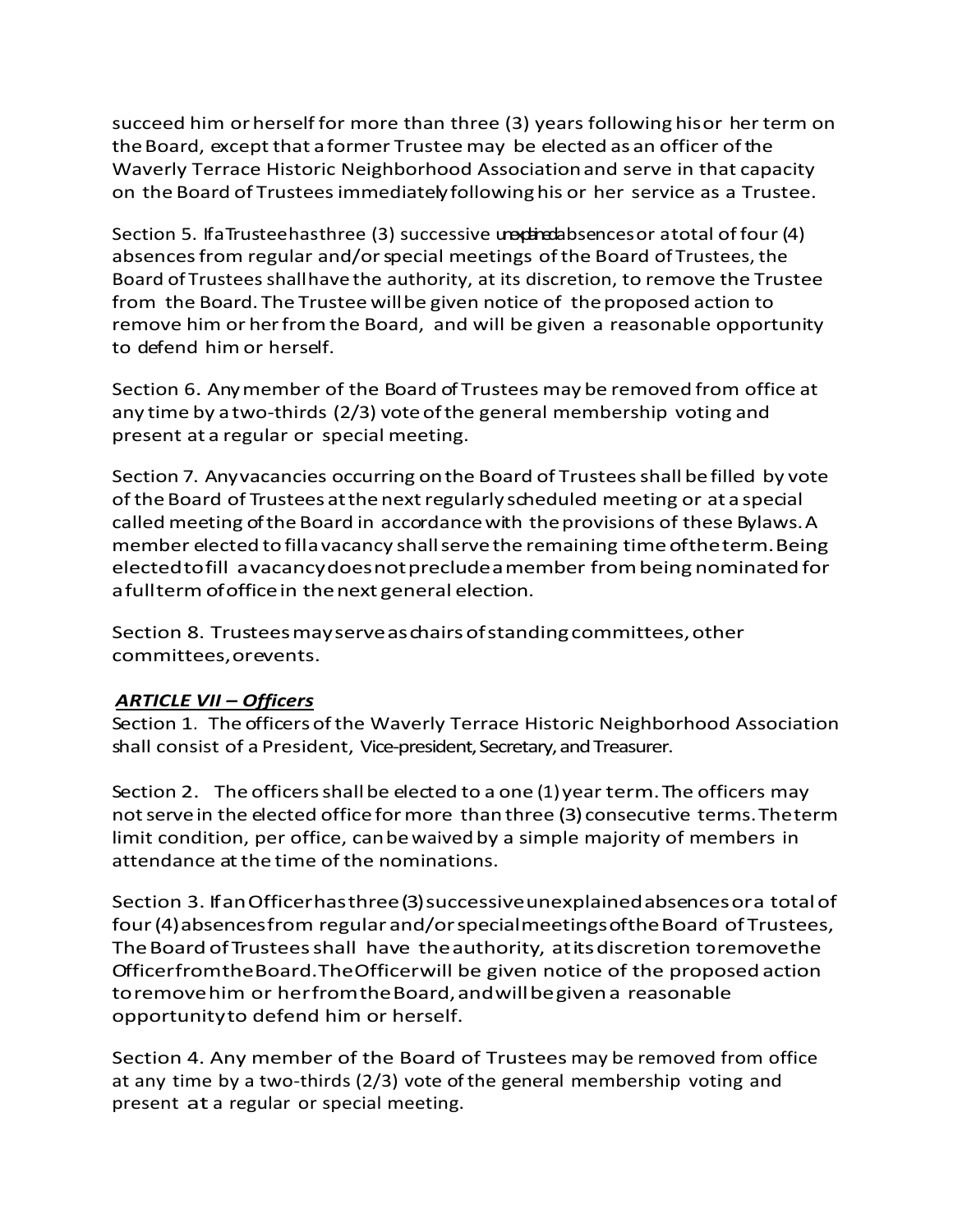Section 5· Any vacancies occurring on the Board of Trustees shall be filled by vote of the Board of Trustees at the next regularly scheduled meeting or at a special called meeting of the Board in accordance with the provisions of these Bylaws.

## ARTICLE VIII – DUTIES OF OFFICERS

Section 1. The President shall be the primary officer of the Waverly Terrace Historic Neighborhood Association and shall:

- o Preside at the meetings of the Waverly Terrace Historic Neighborhood Association Board of Trustees and general membership meetings
- o Represent Waverly Terrace Historic Neighborhood Association to all publics, except that the president may ask another officer, trustee, or committee member to represent as required
- o Appoint a board member to serve as Sergeant-at-Arms to ensure proper parliamentary procedures are followed as needed
- o Identify members for special assignments
- o Sign with the Secretary or any other Officer authorized by the Board, any contracts or other legal documents, expressly authorized by the Board
- o Sign with the Treasurer or any other Officer authorized by the Board, all withdrawals of funds from bank accounts
- o With the assistance of members, set the agenda for the Waverly Terrace Historic Neighborhood Association
- o Deliver annual report of the Board of Trustees to the general membership at the annual meeting

Section 2. The Vice President shall:

Act as special assistant to the President and represent the President whenever so designated

- o Be empowered to sign any documents as authorized by the Board of Trustees. This power may be invoked in the event of emergency during the absence of the President
- o Perform all such duties as requested by the President or Board of Trustees

Section 3. The Secretary shall:

- o Keep minutes and other appropriate records of the Waverly Terrace Historic Neighborhood Association
- o Preserve in a file all records of value to the Waverly Terrace Historic Neighborhood Association
- o Notify members of all meetings
- o Mail each Officer and Trustee of the Board a copy of the Bylaws of the Waverly Terrace Historic Neighborhood Association on or before February 1of each year
- o Sign with President any contracts authorized by the Board of Trustees
- o Conduct the correspondence for the Waverly Terrace Historic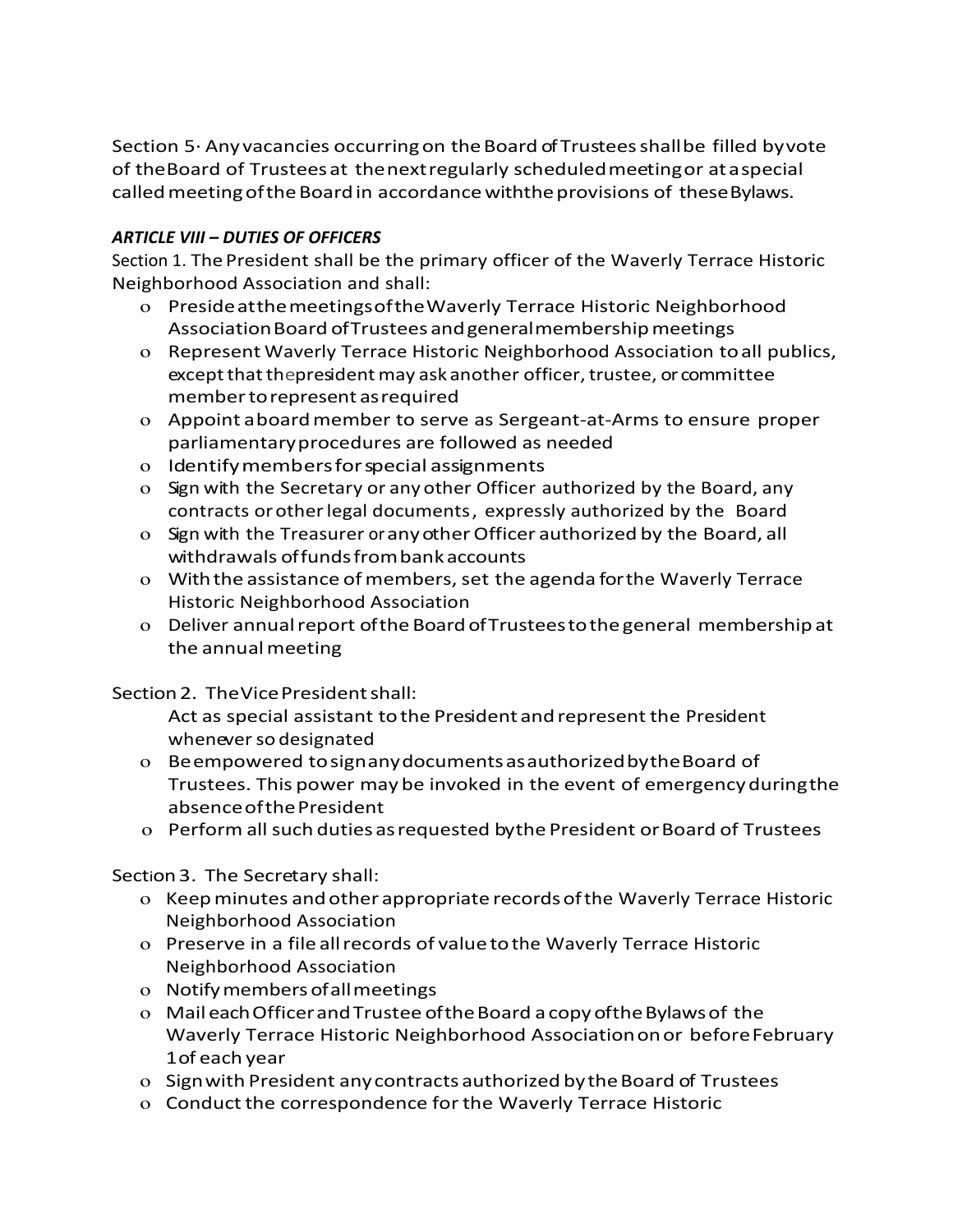Neighborhood Association

o Perform other duties as requested by the President or the Board of **Trustees** 

Section 4. The Treasurer shall:

- o Have charge of all the Waverly Terrace Historic Neighborhood Association's funds/bank accounts
- o Sign with the President or any Officer or Trustee authorized by the Board, all withdrawal of funds
- o Shall have the authority to spend and/or issue discretionary funds up to \$250.00 without prior Board approval
- o Perform other duties as requested by the President and/or Board
- o Present a complete account of the Waverly Terrace Historic Neighborhood Association's funds, identifying the source of funding and disbursement, at monthly Association meetings, annual Board of Trustees, and at the annual general membership meeting
- o Prepare an annual statement accounting for Waverly Terrace Historic Neighborhood Association's funds
- o Provide a roster of current paid membership at monthly Association meetings

# Article IX – Standing Committees

Section 1. All members of the Waverly Terrace Historic Neighborhood Association may serve on any and all standing committees. Trustees and/or any member may be elected Chairperson of one, but not more than one, standing committee.

Section 2. The Chairpersons of the standing committees will regularly report to the Association at their monthly meetings and the Board of Trustees at their annual meetings, but shall not have a vote unless said person is also a member of the Board.

Section 3. Standing Committees

- o Fundraising
- o Awareness
- o Code Violations
- o Neighborhood Improvement
- o Neighborhood Watch

# ARTICLE X – FINANCES

Section 1. The funds of the Waverly Terrace Historic Neighborhood Association shall be

allocated to two fund and designated as follows:

o Operating Fund